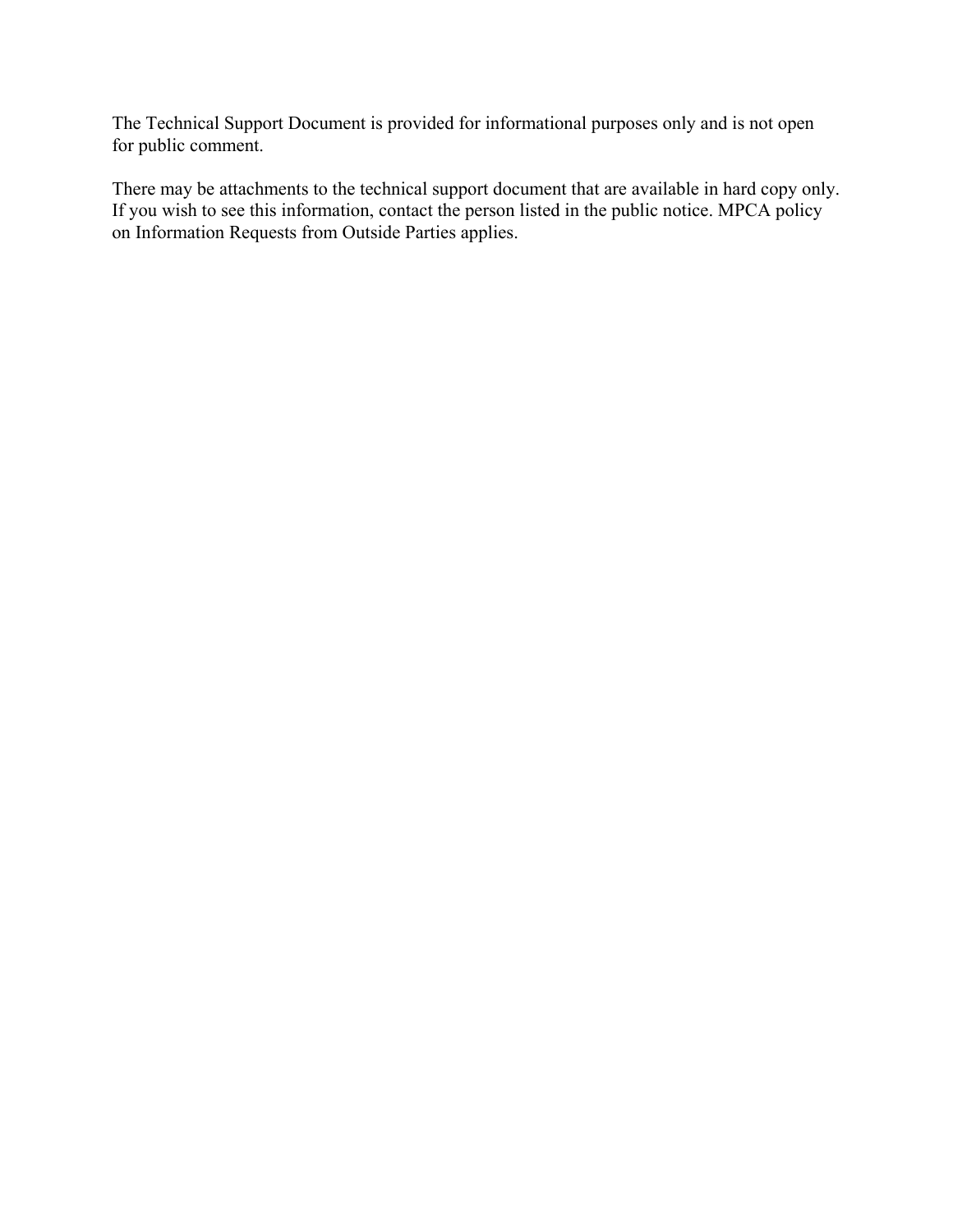## **TECHNICAL SUPPORT DOCUMENT For DRAFT/PROPOSED AIR EMISSION PERMIT NO. 04900030-003**

This Technical Support Document (TSD)is intended for all parties interested in the draft/proposed permit and to meet the requirements that have been set forth by the federal and state regulations (40 CFR § 70.7(a)(5) and Minn. R. 7007.0850, subp. 1). The purpose of this document is to provide the legal and factual justification for each applicable requirement or policy decision considered in the preliminary determination to issue the draft/proposed permit.

#### **1. General Information**

### **1.1 Applicant and Stationary Source Location**

| <b>Stationary Source/Address</b><br>(SIC Code: 4911)          | Corporate/Company Owner                                                       |
|---------------------------------------------------------------|-------------------------------------------------------------------------------|
| 1717 Wakonade Drive East<br>Welch, MN 55089<br>Goodhue County | Northern States Power Company, doing business as<br>Xcel Energy (Xcel Energy) |
| Contact: John K. Chelstrom<br>Phone: 612-330-7682             | 414 Nicollet Mall (Environmental Services Dept.)<br>Minneapolis, MN 55401     |

## **1.2 Description of the Facility**

This air emission facility is part of the Northern States Power Prairie Island Nuclear Generating Plant. This facility generates 1076 MW of electricity. The air emission facility is composed of one distillate oilfired heating boiler and 12 diesel-fired engines for emergencies, to generate power, pump cooling water, or pump water for fire fighting. The generators and water pumps are required by the U.S. Nuclear Regulatory Commission.

## **1.3 Description of any Changes Allowed with this Permit Issuance**

This reissuance includes a major amendment to increase the  $NO<sub>x</sub>$  limit for each diesel engine from 3.35 to 4.0 lbs/mmBTU heat input to allow for some cushion for stack testing the larger diesel engines. As a result, the fuel usage limit will be decreased from 83955 to 70238 gallons/month. This is a Title I condition emission limit to restrict facility  $NO<sub>x</sub>$  potential emissions to less than the major source level of 250 tons/year.

*Other changes made through this permit action*

Updated standard language for any outdated requirements

Total Facility – added performance testing requirements to total facility level

GP 001 – updated performance testing requirements based on most recent tests

EU 001 – Removed performance testing requirements

Note: All performance tests were reviewed and accounted for up to 10/27/06.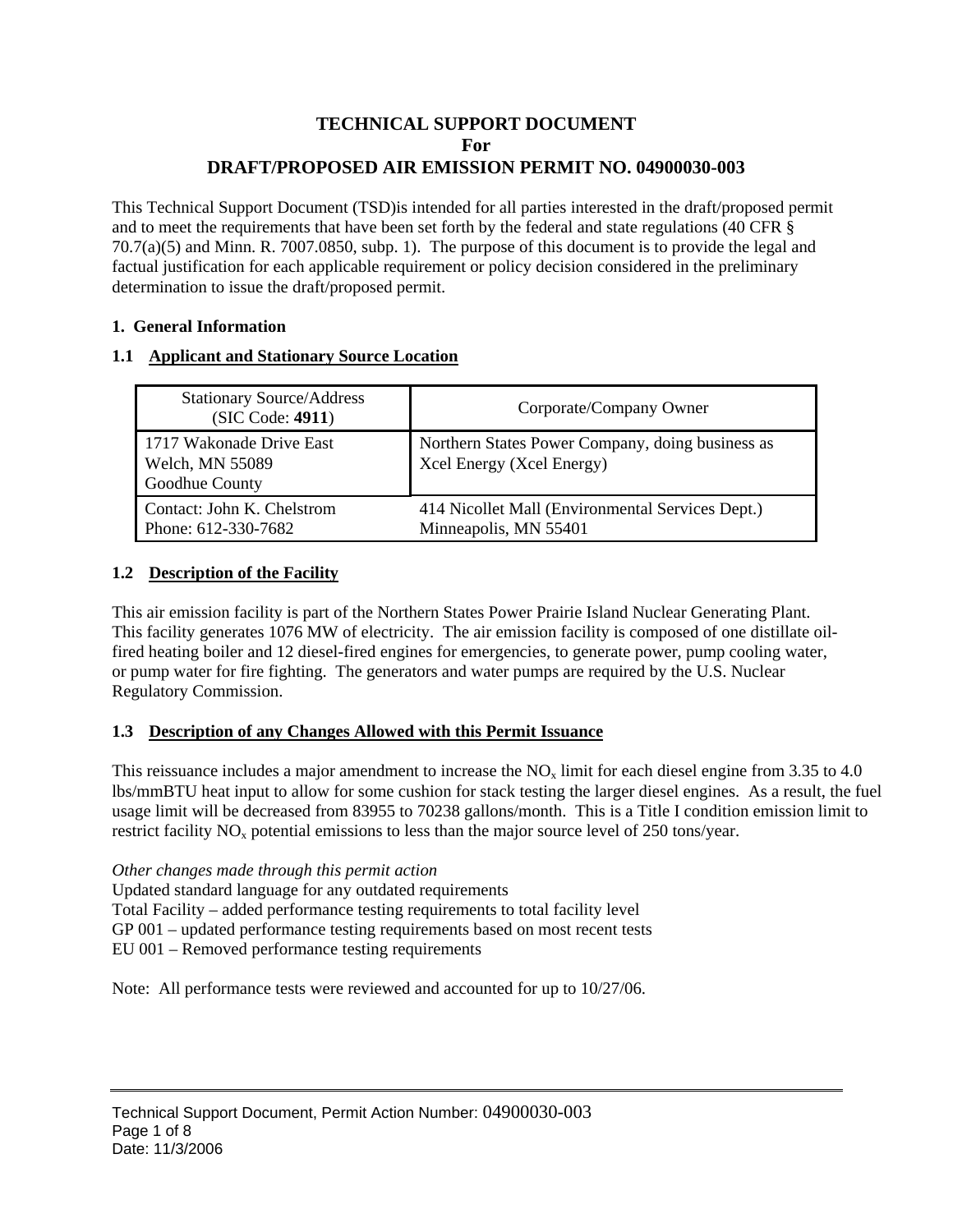# **1.4 Permit History**

| <b>Permit Number and</b><br><b>Issuance Date</b> | <b>Action Authorized</b>                                                                                       |
|--------------------------------------------------|----------------------------------------------------------------------------------------------------------------|
| 04900030-002 (6/3/03)                            | Changed requirement to submit modeling protocol and results to a<br>requirement to submit modeling information |
| 04900030-001 (6/22/00)                           | Part 70 Total Facility Permit issuance                                                                         |

# **1.5 Facility Emissions**

|                                                               | <b>PM</b><br>(tpy) | $PM_{10}$<br>(tpy) | SO <sub>2</sub><br>(tpy) | $NO_{x}$<br>(tpy) | $\rm CO$<br>(tpy) | VOC-<br>(tpy) | <b>All HAPs</b><br>(tpy)                   |
|---------------------------------------------------------------|--------------------|--------------------|--------------------------|-------------------|-------------------|---------------|--------------------------------------------|
| <b>Total Facility Potential</b><br><b>Emissions Increases</b> | (1.2)              | (1.2)              | (5.8)                    | 0                 | (9.8)             | (1.0)         | (0.02)                                     |
| <b>Total Facility Limited</b><br><b>Potential Emissions</b>   | 6.3                | 6.6                | 42.7                     | 239.7             | 51.0              | 5.4           | 0.1                                        |
| <b>Total Facility Actual</b><br>Emissions (2004)              | 0.33               | 0.27               | 0.18                     | 10.76             | 3.91              | 0.38          | HAPs not reported in<br>emission inventory |

**Table 1. Total Facility Potential to Emit Summary** 

**Table 2. Facility Classification** 

| <b>Classification</b>  | <b>Major/Affected Source</b> | <b>Synthetic Minor</b>                 | Minor                |
|------------------------|------------------------------|----------------------------------------|----------------------|
| <b>PSD</b>             |                              | $NOx$ , CO, SO <sub>2</sub>            | $PM_{10}$ , PM, VOC  |
| Part 70 Permit Program | NO <sub>x</sub>              | CO, SO <sub>2</sub> , PM <sub>10</sub> | VOC.                 |
| Part 63 NESHAP         | $- -$                        | $- -$                                  | Single and Total HAP |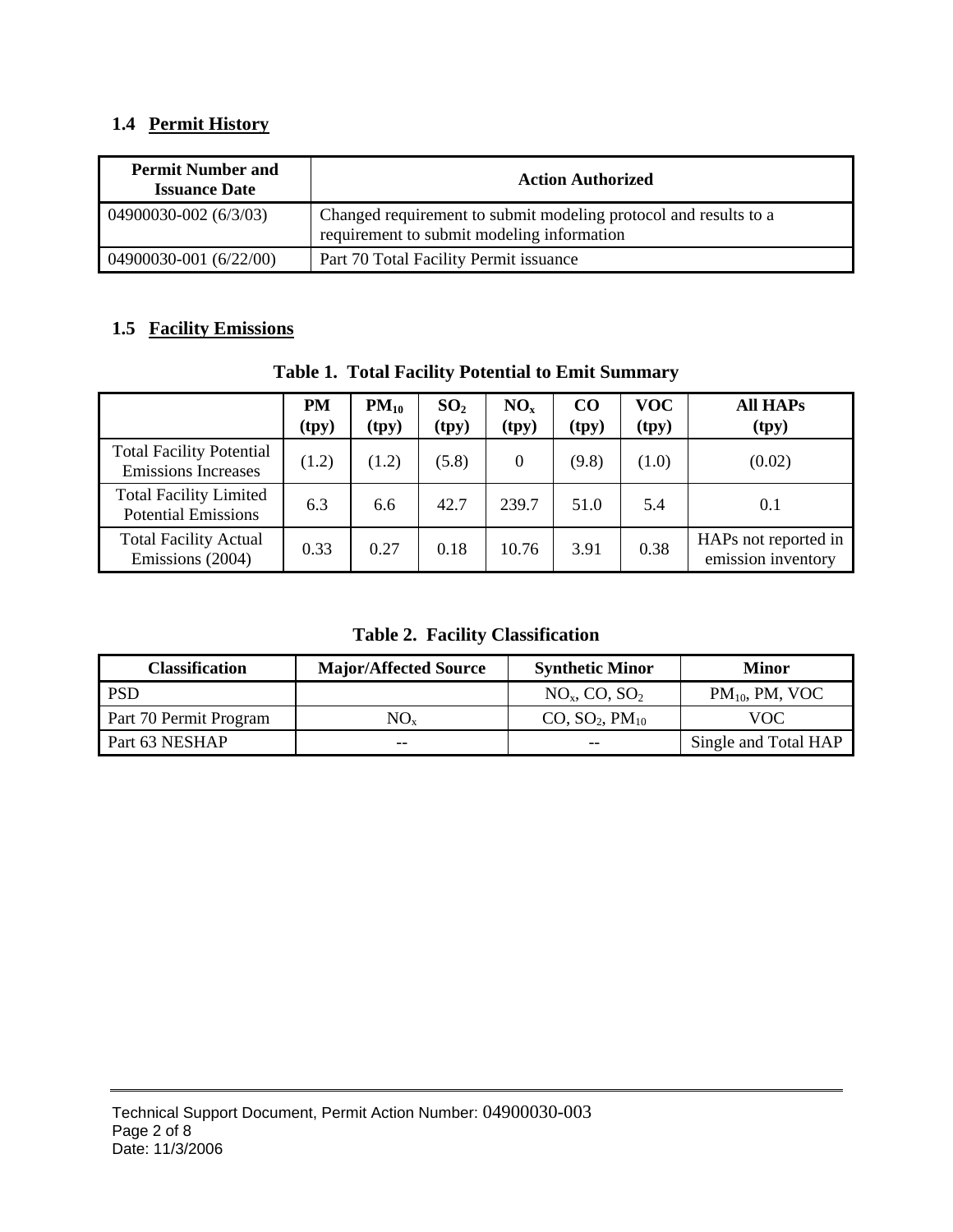#### **2. Regulatory and/or Statutory Basis**

#### New Source Review

The facility has limits to keep it a synthetic minor source under New Source Review regulations. No changes are authorized by this permit.

#### Part 70 Permit Program

The facility is a major source under the Part 70 permit program.

#### New Source Performance Standards (NSPS)

There are no New Source Performance Standards applicable to the operations at this facility.

#### National Emission Standards for Hazardous Air Pollutants (NESHAP)

The facility is a minor source for HAPs under 40 CFR pt. 63. Thus, no NESHAPs apply.

### Minnesota State Rules

Portions of the facility are subject to the following Minnesota Standards of Performance:

- Minn. R. 7011.0510 Standards of Performance for Existing Indirect Heating Equipment
- Minn. R. 7011.2300 Standards of Performance for Stationary Internal Combustion Engines

| Unit               | <b>Applicable Regulations</b>                               | <b>Comments:</b>                                                                                                                                                                                                                                                                                                                                                                                                                     |
|--------------------|-------------------------------------------------------------|--------------------------------------------------------------------------------------------------------------------------------------------------------------------------------------------------------------------------------------------------------------------------------------------------------------------------------------------------------------------------------------------------------------------------------------|
| Total<br>Facility  | 40 CFR pt. 50; Minn. R.<br>7009.0100 to 7009.0080           | Added NAAQS requirement                                                                                                                                                                                                                                                                                                                                                                                                              |
| GP 001<br>Internal | Title I limits to avoid PSD;<br>Minn. R. 7007.0800, subp. 2 | Increased $NOx$ limit to 4.0 lbs/mm BTU heat input for each emission<br>unit                                                                                                                                                                                                                                                                                                                                                         |
| Combustion         |                                                             | Decreased Fuel Usage to 70,238 gallons/month                                                                                                                                                                                                                                                                                                                                                                                         |
| Engines            | Minn. R. 7017.2020, subp. 1                                 | Updated Performance Testing requirements based off most recent<br>tests conducted                                                                                                                                                                                                                                                                                                                                                    |
| EU 001<br>Boiler 1 | Minn. R. 7017.2020, subp. 1                                 | Removed Performance Testing requirements based off most recent<br>tests conducted and very low run times. (6.1 hr in 2005, 25.1 in<br>2004)<br>This is a backup facility heating boiler, only would be needed if both<br>nuclear generators were down at the same time during the winter<br>heating season. Operating hours for this unit over the last 5 years<br>have been solely for exercising the unit and performance testing. |

#### **Table 3. Regulatory Overview of Units Affected by the Permit Amendment**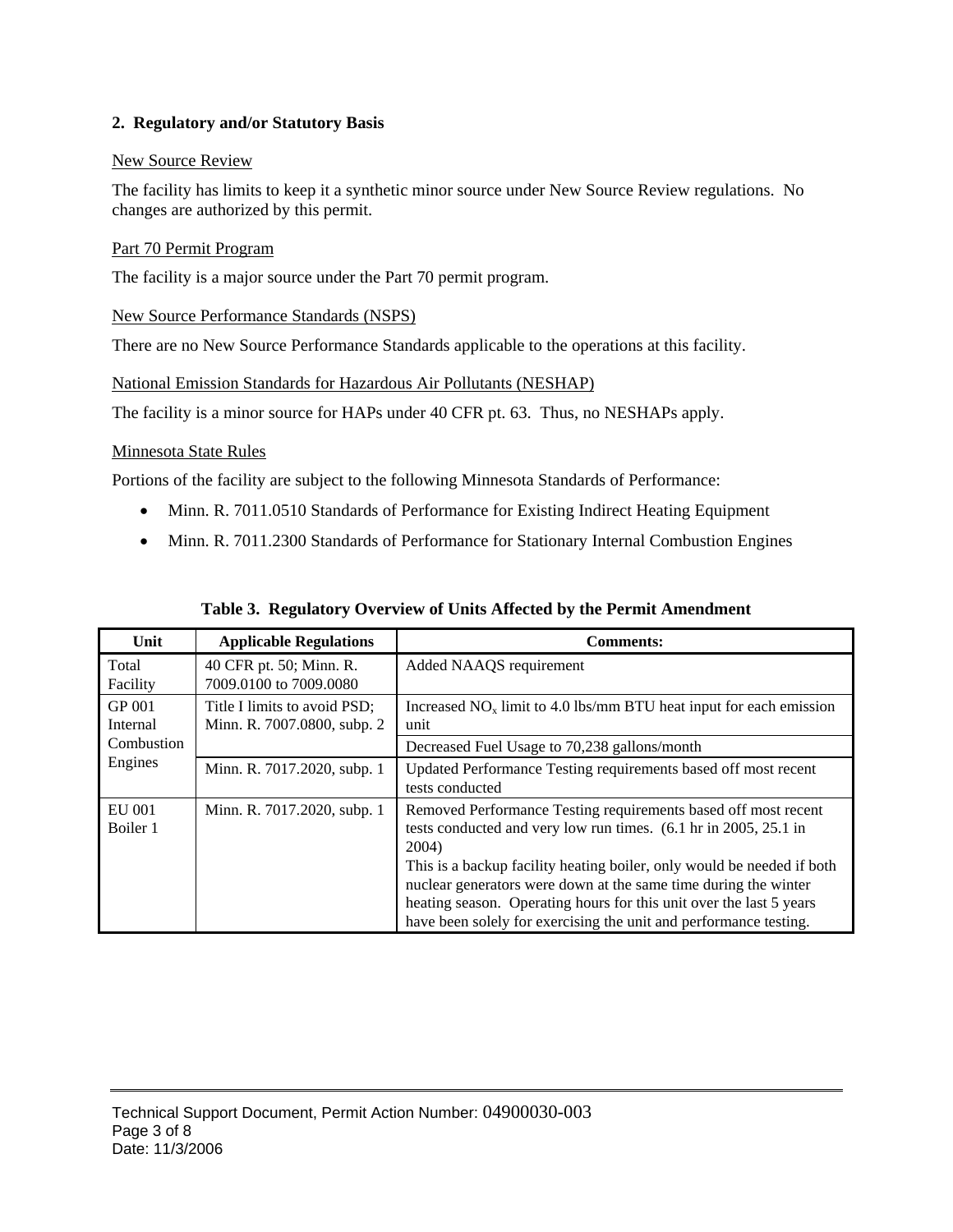#### **3. Technical Information**

#### **3.1 Periodic Monitoring**

In accordance with the Clean Air Act, it is the responsibility of the owner or operator of a facility to have sufficient knowledge of the facility to certify that the facility is in compliance with all applicable requirements.

In evaluating the monitoring included in the permit, the MPCA considers the following:

- The likelihood of violating the applicable requirements;
- Whether add-on controls are necessary to meet the emission limits;
- The variability of emissions over time;
- The type of monitoring, process, maintenance, or control equipment data already available for the emission unit;
- The technical and economic feasibility of possible periodic monitoring methods; and
- The kind of monitoring found on similar units elsewhere.

Table 4 summarizes the periodic monitoring requirements for those emission units for which the monitoring required by the applicable requirement are different or new from the previous permit. All other monitoring requirements are still applicable

| <b>Emission</b><br>Unit or<br>Group                | <b>Requirement</b> (basis)                      | Additional<br><b>Monitoring</b> | <b>Discussion</b>                                                                                                                                                                                                                     |
|----------------------------------------------------|-------------------------------------------------|---------------------------------|---------------------------------------------------------------------------------------------------------------------------------------------------------------------------------------------------------------------------------------|
| <b>GP 001</b><br>Internal<br>Combustion<br>Engines | <b>Operating Hours for</b><br>EU 004 and EU 005 | Recordkeeping                   | Records to show that hours of operation<br>were less than 100 hours for the year.<br>When over 100 hours, an Initial<br>Performance Test is required, then a<br>Testing Frequency Plan, which will make<br>this requirement obsolete. |
|                                                    | 12 month rolling<br>average fuel limit          | Recordkeeping                   | Records to show compliance with fuel<br>usage limit                                                                                                                                                                                   |

## **Table 4. Periodic Monitoring**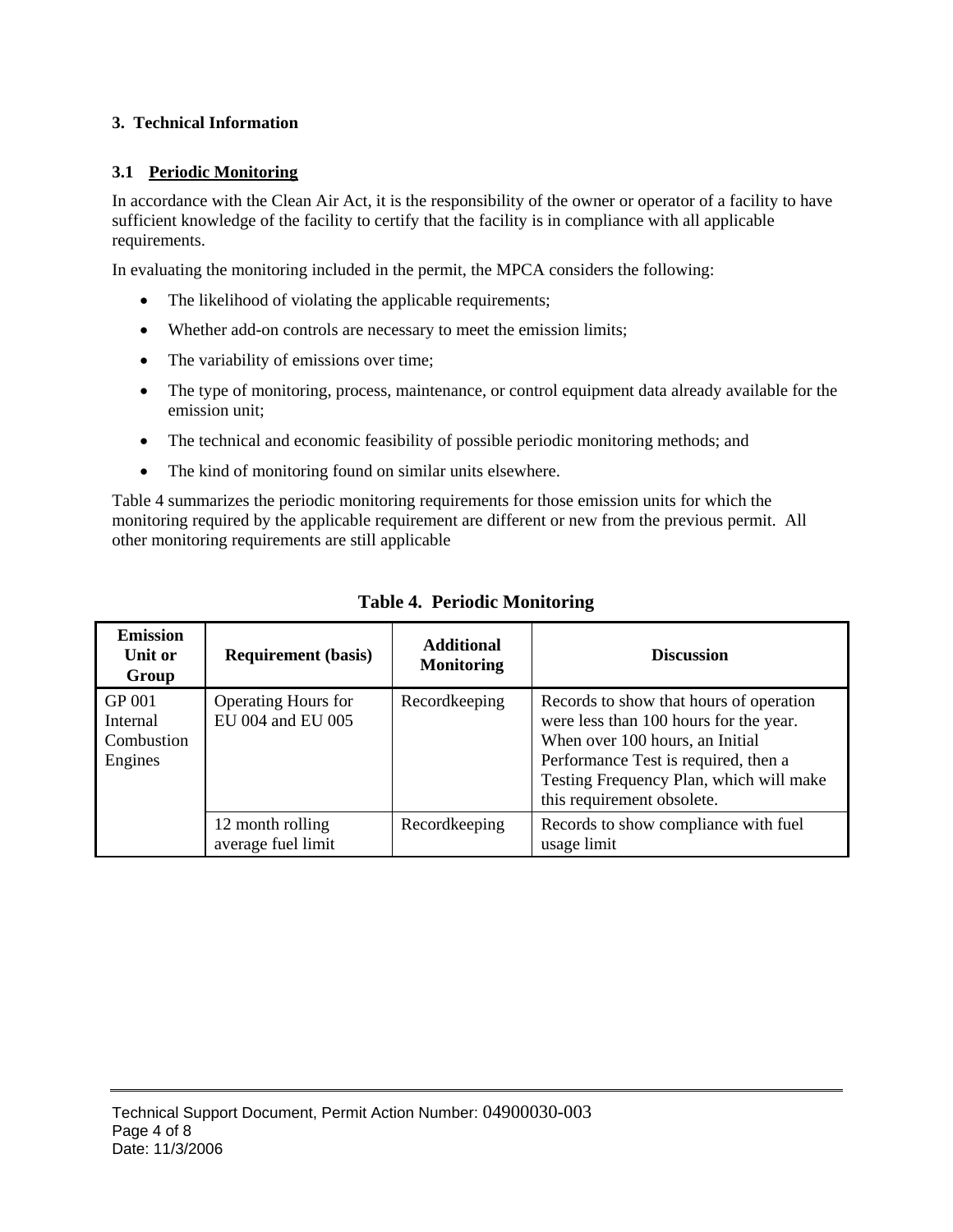## **3.2 Calculations of Potential to Emit**

Attachment 1 to this TSD contains the PTE calculations, which summarizes the PTE of the Facility. Emission Factors were obtained from AP-42 Chapters 1.3 and 3.4.

## **3.3 Insignificant Activities**

Xcel Energy – Prairie Island Nuclear has several operations which are classified as insignificant activities. These are listed in Appendix B to the permit.

## **3.4 Permit Organization**

In general, the permit meets the MPCA Delta Guidance for ordering and grouping of requirements. One area where this permit deviates slightly from Delta guidance is in the use of appendices. While appendices are fully enforceable parts of the permit, in general, any requirement that the MPCA thinks should be tracked (e.g., limits, submittals, etc.), should be in Table A or B. The main reason is that the appendices are word processing sections and are not part of the tracking system. Violation of the appendices can be enforced, but the computer system will not automatically generate the necessary enforcement notices or documents. Staff must generate these.

## **3.5 Comments Received**

Public Notice Period: November 15, 2006 – December 14, 2006 EPA 45-day Review Period: November 15, 2006 – December 29, 2006 *Summary of comments and changes.*

#### **4. Conclusion**

Based on the information provided by Xcel Energy – Prairie Island Nuclear, the MPCA has reasonable assurance that the proposed operation of the emission facility, as described in the Air Emission Permit No. 04900030-003, and this TSD, will not cause or contribute to a violation of applicable federal regulations and Minnesota Rules.

| <b>Staff Members on Permit Team:</b> | Trevor Shearen (permit writer/engineer) |
|--------------------------------------|-----------------------------------------|
|                                      | Emily Hansen (enforcement)              |
|                                      | Steve Gorg (stack testing)              |
|                                      | Marshall Cole (peer reviewer)           |

Attachment: 1. Total Facility PTE Summary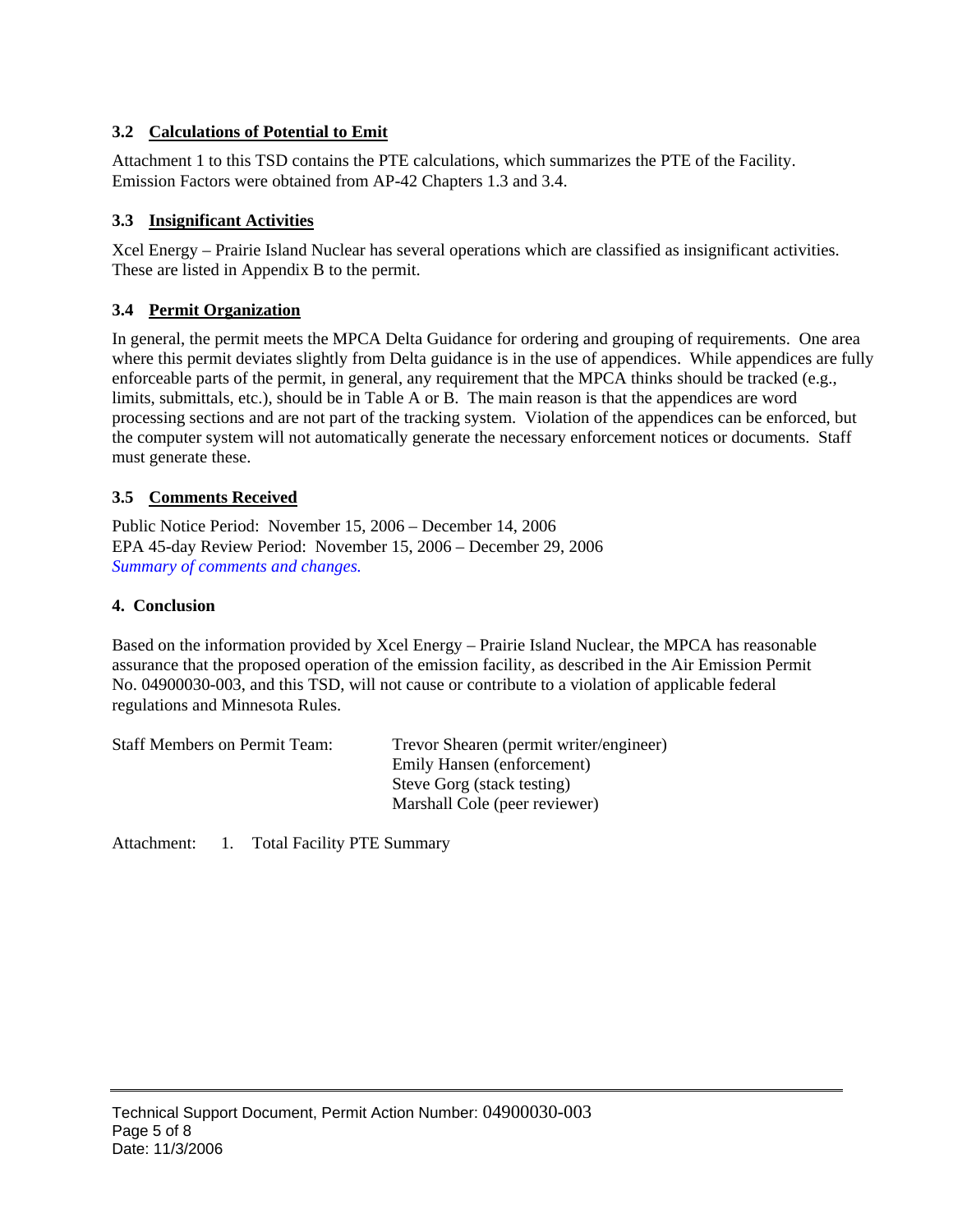## **ATTACHMENT 1: Total Facility PTE Summary**

|                   | $EU$ 001 <sup>1</sup> |                    | GP $001^2$         | <b>Total Facility</b>    |                          |  |
|-------------------|-----------------------|--------------------|--------------------|--------------------------|--------------------------|--|
| <b>Pollutant</b>  | <b>PTE</b>            | <b>Current PTE</b> | <b>Limited PTE</b> | Current PTE <sup>3</sup> | Limited PTE <sup>4</sup> |  |
|                   | (ton/yr)              | (ton/yr)           | (ton/yr)           | (ton/yr)                 | (ton/yr)                 |  |
| NO <sub>x</sub>   | 3.67                  | 236.2              | 236.0              | 239.9                    | 239.7                    |  |
| $SO_{x}$          | 13.21                 | 35.3               | 29.5               | 48.5                     | 42.7                     |  |
| CO                | 0.93                  | 59.9               | 50.1               | 60.9                     | 51.1                     |  |
| <b>PM</b>         | 0.37                  | 7.05               | 5.90               | 7.42                     | 6.27                     |  |
| $PM_{10}$         | 0.37                  | 7.05               | 5.90               | 7.42                     | 6.27                     |  |
| <b>Total VOC</b>  | 0.05                  | 6.35               | 5.31               | 6.39                     | 5.36                     |  |
| <b>Total HAPs</b> | 0.009                 | 0.105              | 0.088              | 0.11                     | 0.10                     |  |

## **Table 5. Total Facility PTE**

[1] EU 001 (ton/yr) from Table 6

[2] GP 001 (ton/yr) from Table 7

[3] Total Facility Current PTE (ton/yr) = EU 001 PTE (ton/yr) + GP 001 Current PTE (ton/yr)

[4] Total Facility Limited PTE (ton/yr) = EU 001 PTE (ton/yr) + GP 001 Limited PTE (ton/yr)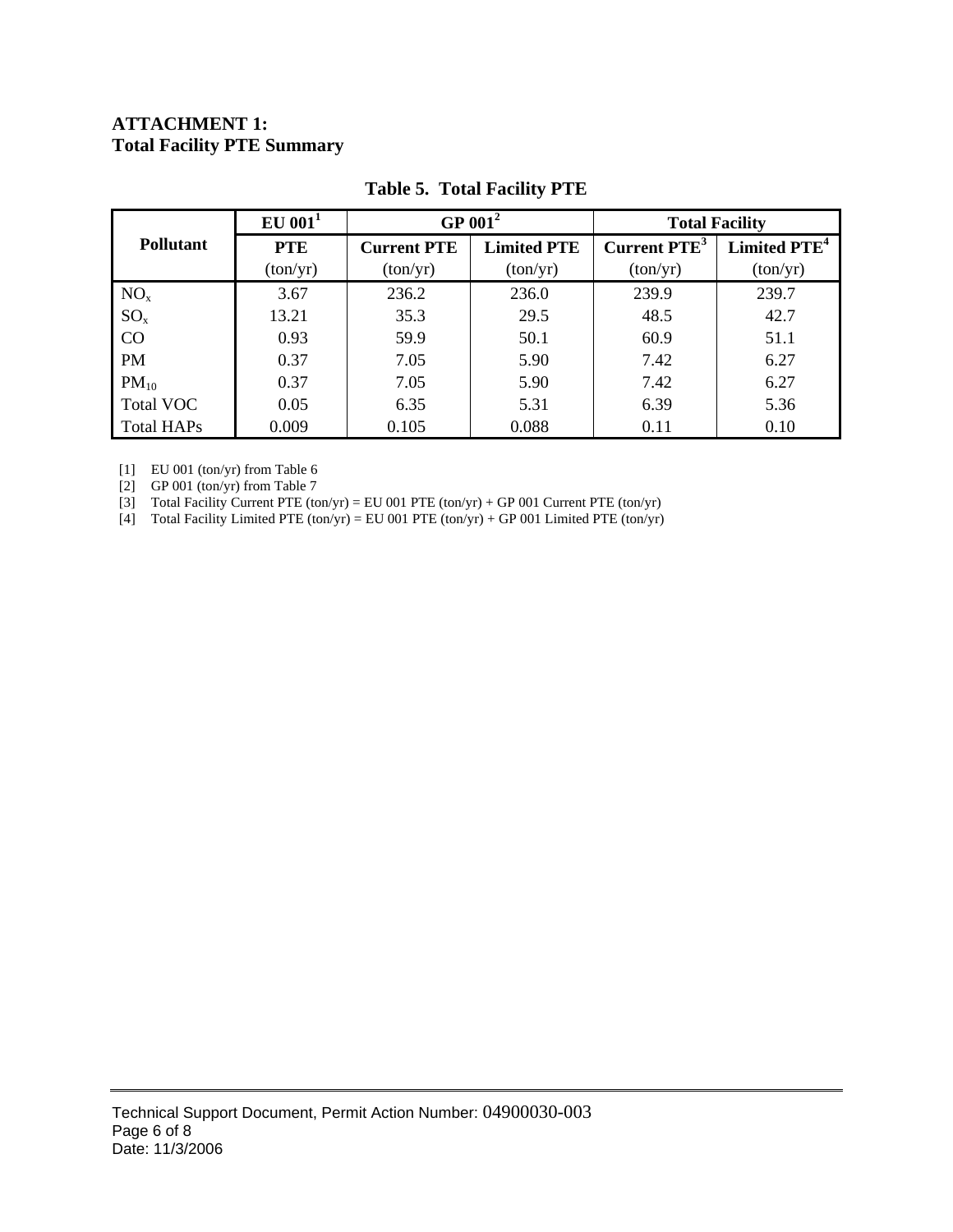| <b>Pollutant</b>      | <b>Emission</b><br>Factor | <b>Uncontrolled</b><br>PTE <sup>1</sup> | <b>Limited</b><br>$PTE^2$ | <b>Actual</b><br>Emissions <sup>3</sup> |
|-----------------------|---------------------------|-----------------------------------------|---------------------------|-----------------------------------------|
|                       | (lb/gal)                  | (ton/yr)                                | (ton/yr)                  | (ton/yr)                                |
| NO <sub>x</sub>       | $0.0197$ [15]             | 34.13                                   | 3.67                      | 0.006                                   |
| $SO_{x}$              | $0.0710$ [11]             | 122.84                                  | 13.21                     | 0.022                                   |
| CO                    | $0.0050$ [11]             | 8.65                                    | 0.93                      | 0.002                                   |
| <b>PM</b>             | $0.0020$ [11]             | 3.46                                    | 0.37                      | 0.001                                   |
| $PM_{10}$             | $0.0020$ [11]             | 3.46                                    | 0.37                      | 0.001                                   |
| <b>Total VOC</b>      | $0.0003$ [12]             | 0.44                                    | 0.05                      | 0.000                                   |
| Benzene               | 2.14E-07 [13]             | 3.70E-04                                | 3.98E-05                  | 6.53E-08                                |
| Ethylbenzene          | 6.36E-08 [13]             | 1.10E-04                                | 1.18E-05                  | 1.94E-08                                |
| Formaldehyde          | 3.30E-05 [13]             | 5.71E-02                                | 6.14E-03                  | 1.01E-05                                |
| Naphthalene           | 1.13E-06 [13]             | 1.96E-03                                | 2.10E-04                  | 3.45E-07                                |
| 1,1,1 Trichloroethane | 2.36E-07 [13]             | 4.08E-04                                | 4.39E-05                  | 7.20E-08                                |
| Toluene               | 6.20E-06 [13]             | 1.07E-02                                | 1.15E-03                  | 1.89E-06                                |
| Xylenes               | 1.09E-07 [13]             | 1.89E-04                                | 2.03E-05                  | 3.32E-08                                |
| Arsenic               | 5.48E-07 [14]             | 9.48E-04                                | 1.02E-04                  | 1.67E-07                                |
| Beryllium             | 4.11E-07 [14]             | 7.11E-04                                | 7.65E-05                  | 1.25E-07                                |
| Cadmium               | 4.11E-07 [14]             | 7.11E-04                                | 7.65E-05                  | 1.25E-07                                |
| Chromium              | 4.11E-07 [14]             | 7.11E-04                                | 7.65E-05                  | 1.25E-07                                |
| Copper                | 8.22E-07 [14]             | 1.42E-03                                | 1.53E-04                  | 2.51E-07                                |
| Lead                  | 1.23E-06 [14]             | 2.13E-03                                | 2.29E-04                  | 3.76E-07                                |
| Manganese             | 8.22E-07 [14]             | 1.42E-03                                | 1.53E-04                  | 2.51E-07                                |
| Mercury               | 4.11E-07 [14]             | 7.11E-04                                | 7.65E-05                  | 1.25E-07                                |
| <b>Nickel</b>         | 4.11E-07 [14]             | 7.11E-04                                | 7.65E-05                  | 1.25E-07                                |
| Selenium              | 2.06E-06 [14]             | 3.56E-03                                | 3.82E-04                  | 6.27E-07                                |
| Zinc                  | 5.48E-07 [14]             | 9.48E-04                                | 1.02E-04                  | 1.67E-07                                |
| <b>Total HAPs</b>     |                           | 8.48E-02                                | 9.12E-03                  | 1.50E-05                                |

**Table 6. EU 001 – Heating Boiler** 

Max Process Rate 395 gal/hr Monthly Fuel Limit 31002 gal/mo 2005 Actual Fuel Use 610 gal/yr

[1] Uncontrolled PTE (ton/yr) = Emission Factor (lb/gal) x Max Process Rate x 8760 (hr/yr) / 2000 (lb/ton)

[2] Limited PTE (ton/yr) = Emission Factor (lb/gal) x Monthly Fuel Limit (gal/month) x 12 (month/yr) / 2000 (lb/ton)

[3] Actual Emissions (ton/yr) = Emission Factor (lb/gal) x 2005 Actual Fuel Use (gal/yr) / 2000 (lb/ton)

[11] AP-42 Table 1.3-1 (9/98)

[12] AP-42 Table 1.3-3 (9/98)

[13] AP-42 Table 1.3-9 (9/98)

[14] AP-42 Table 1.3-10 (9/98): (lb/gal) = (lb/MM Btu) x (0.137 MM Btu/gal)

[15] Stack test